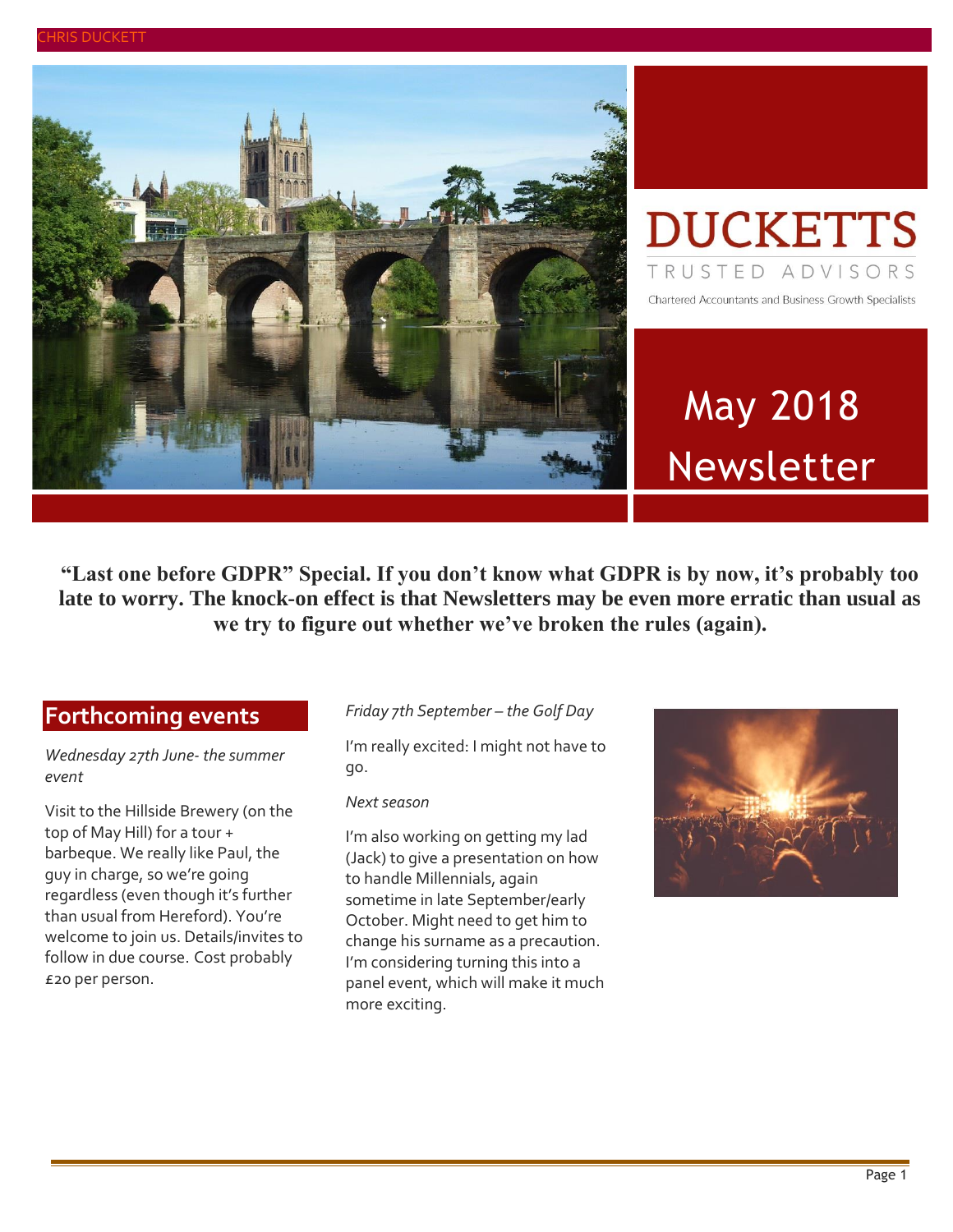## **Book of the month**

"Why We Sleep: The New Science of Sleep and Dreams" by Matthew Walker

The gist of it is that absolutely everything (mind and body) falls apart if you don't get 8 hours a night as a matter of routine. Even relatively modest shortfalls cause significant under-performance. In pre-industrial times, people tended to sleep from 9pm till 4am (particularly in the summer) and then have another hour between 1pm and 2pm. This obviously suits the BD team who seem to sleep for most of the afternoon, at least judging by their output. The book is full of stats and stories to back up the importance of sleep. The one I liked best was the Greek island of Ilkaria. Up until the last 30 years or so, folk on the island still had a siesta and routinely lived into their late 80s, with heart disease and dementia almost unknown. Commercial pressures forced the islanders to move into an always open culture and the full gamut of 21st Century health issues subsequently developed. As a responsible employer, what can you do? Bonuses for people who get enough sleep, based on evidence from wearable tech? It's all a bit Big Brotherish



#### **Pinko wealth tax**

I picked up an article in the press about the possibility of an incoming Labour Govt inventing a windfall wealth tax to pay for popular services, rather like they have in France & Norway. A wonderful idea if you don't have to pay it. I was so astonished by the concept that I put a longer article on the blog.

#### **Snowflake bashing**

There's a lovely video on the web of a tech boss interviewing a Millennial and getting nowhere:

[https://www.youtube.com/watch?v=](https://www.youtube.com/watch?v=Uo0KjdDJr1c) [Uo0KjdDJr1c](https://www.youtube.com/watch?v=Uo0KjdDJr1c)

Arguably, this is more of an instructional feature than a joke and I'm certainly going to use the line "I'm not feeling a good fit here" whenever I want to fire somebody. It's a bit softer than my current "I think you need a more structured environment", but it gets to the same place.

On a similar point, there's an excellent podcast with Mike Pegg on

[http://storiesofsuccess.libsyn.com/st](http://storiesofsuccess.libsyn.com/stories-of-success-with-mike-pegg-the-positive-encourager) [ories-of-success-with-mike-pegg](http://storiesofsuccess.libsyn.com/stories-of-success-with-mike-pegg-the-positive-encourager)[the-positive-encourager](http://storiesofsuccess.libsyn.com/stories-of-success-with-mike-pegg-the-positive-encourager)

It's quite a long podcast, but really gets to grips with (amongst lots of other concepts) the sweet spot where brutal reality meets positivity. As the Sage would say, "Take the best and leave the rest".



#### **Brexit progress & MTD**

The major achievement of the Brexit shambles is that Govt has been so busy fighting with this that it's found very little time and energy to tinker with the tax system. But, don't be fooled: the professional terminators in the Treasury/HMRC are still pushing the MTD agenda. MTD for VAT starts this time next year and the full MTD (for corporate and personal tax) rolls out over the following 2 years. Allegedly, HMRC are rubbing their hands with glee at the prospect of all that data heading in their direction, but I still can't see what they are actually going to do with it in the short run. But we're all going to be very busy indeed making sure they get what they want.

And we've tried our best with Brexit by copying somebody else's planning checklist. It will eventually appear on the website, but I can send you one if you ask.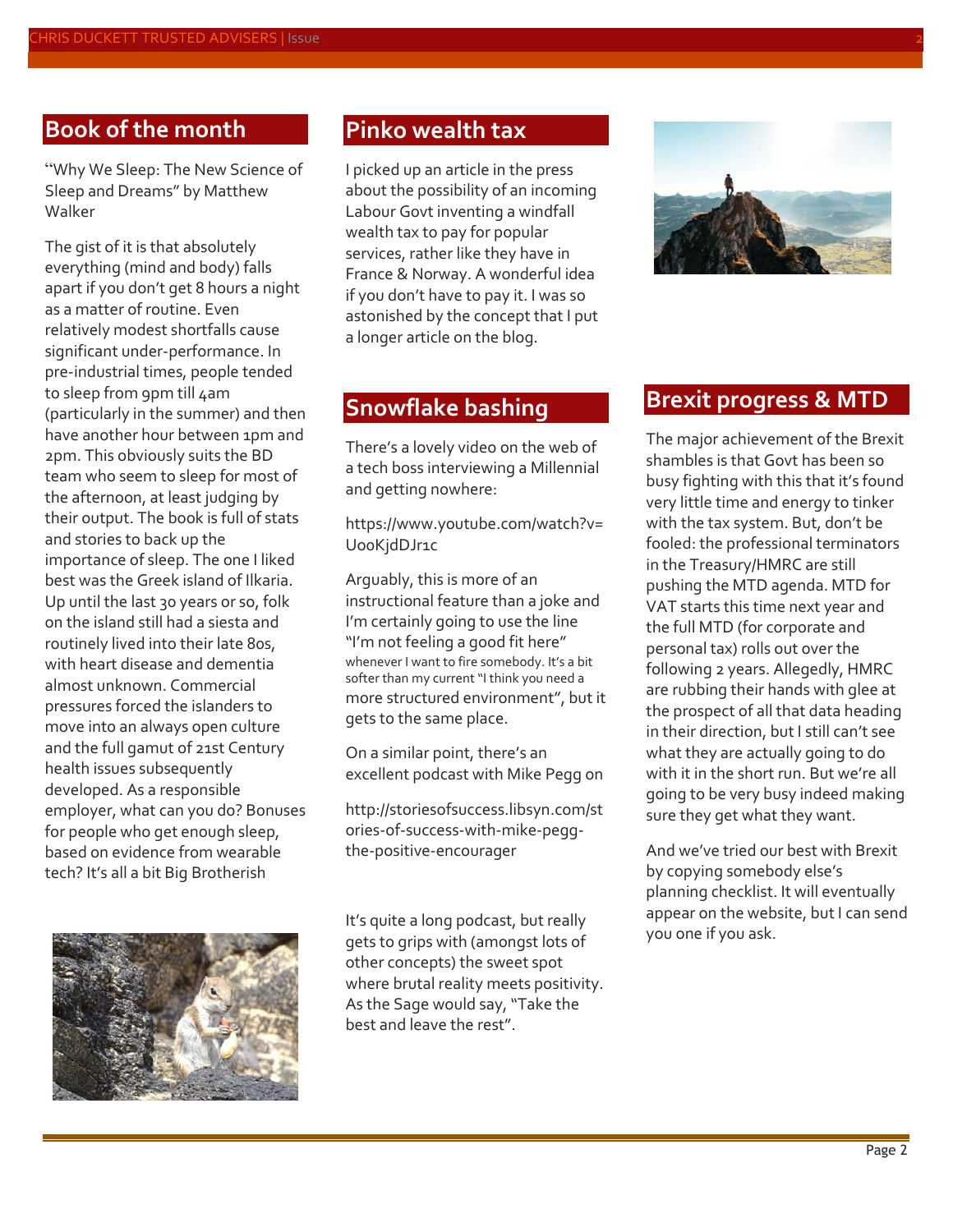#### **Carillion NEDs**

Becoming a Non-Executive Director of a larger business is seen as a good way of extending a career into retirement without working very hard/long, but still getting well paid. A DIY pension, as it were.

With the collapse of Carillion, the hunt for scapegoats appears to have focussed on NEDs (rather than the real culprits?) and various quangos have decided to review their corporate governance rules.

## **Defence & Security Expo**

Our very own version of the Chuckle Brothers, Martyn & Phil, have taken a stand at Harrison Clark's Defence & Security Expo at the Three Counties Showground on 31st May.

[Whilst neither of them was in the military, Phil was in the Boy Scouts. Phil claims to be highly decorated, but rumour has it that the pinnacle of his scouting career was integrating the Girl Guides into the Scouts. {I wanted to say something considerably earthier, but we've had an attack of political correctness and I've been censored.} Anyway, he's more of a Lover then a Fighter? Whereas, I was good with knots.]

The purpose of the Expo is to promote Herefordshire's Golden Triangle. Allegedly, 90% of defence and security innovation has its home in the Three Counties. Is this our most successful export? Look out for our guys if you go: they may be in camouflage. Or cloaking devices.

[www.3CDSE.co.uk](file://///Z1/Shared/maria/documents/New%20Newsletters/2017/%20www.3CDSE.co.uk)



#### **The Abracadabra Effect**

For those who missed it, the last BD event was really quite useful. The speaker was Nicola Whiting who turns out to be a senior figure in cyber security and indeed runs a very successful tech business from the wilds of Worcestershire. She actually talked about the Chimp Paradox and its relevance to pricing and website design. Follow up reading:

The Chimp Paradox by Steve Peters

Methods of Persuasion by Nick Kolenda

Predictably Irrational by Dan Ariely

More intriguingly, I also asked her about how to deal with Millennials in general with specific reference to retention. So, she gave me an (extensive) answer and told me to read "Attraction" by Gino Wickman. I'll tell you what it says next time.



#### **New website??**

Like the Boyscout's video, its late and over budget. As a precautionary measure, we've thrown stuff onto the blog:

- The Whiplash "Tax Changes/Tax Tips" memo. Dry, but useful
- Our GDPR statement. Read it and sleep. This may not be quite in the spirit of the rules, but who cares?
- The impending carnage of MTD for VAT wef 1.4.19



#### **Big news**

I saved it till last: Rachael has had her baby – it's a boy. Less than 12 months to wait till she's back.

#### **Disclaimer**

Anything you want is on the other side of fear.

Is that a Brexit strategy?